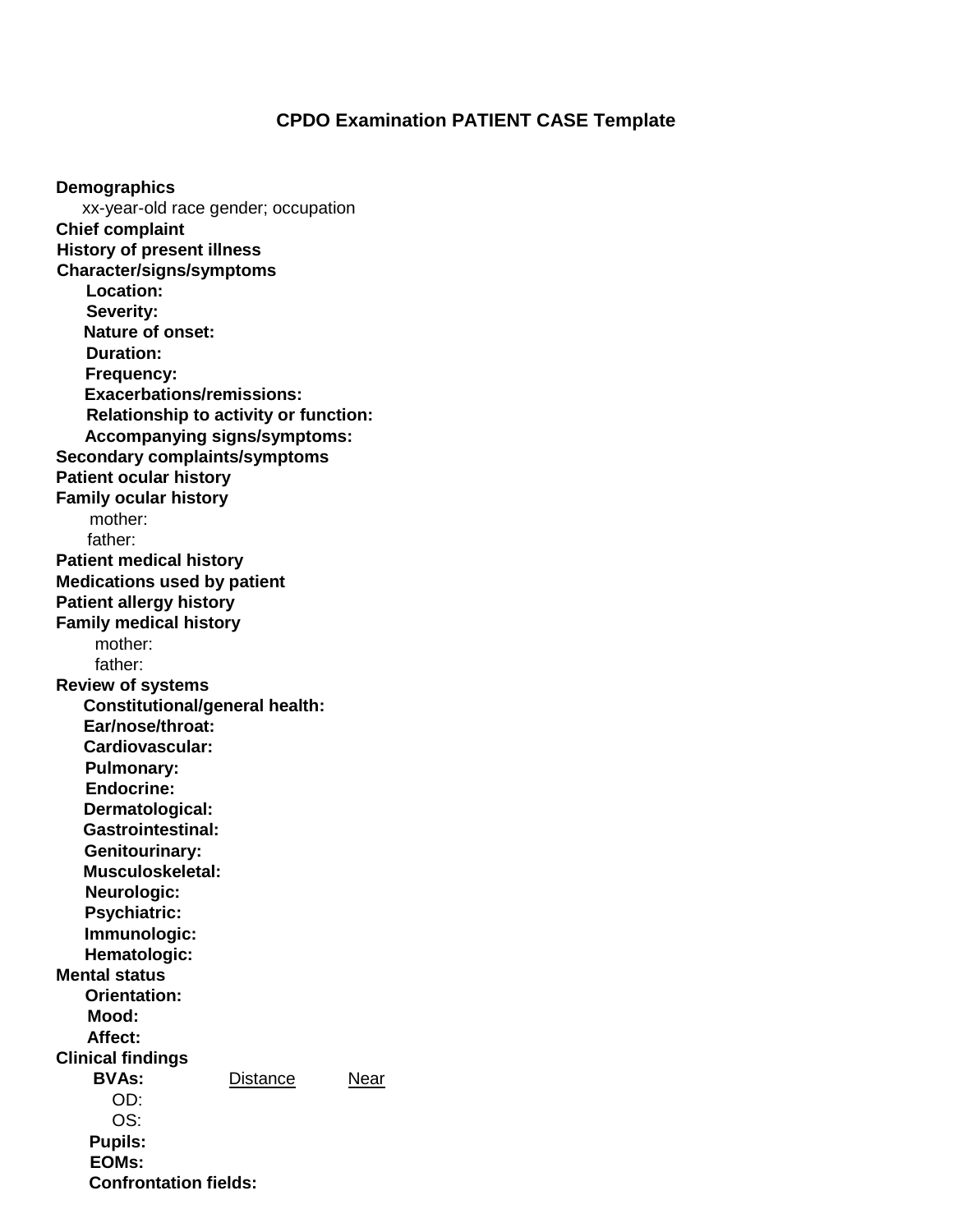| Slit lamp:              |                |                    |
|-------------------------|----------------|--------------------|
| lids/lashes/adnexa:     |                |                    |
| conjunctiva:            |                |                    |
| cornea:                 |                |                    |
| anterior chamber:       |                |                    |
| iris:                   |                |                    |
| lens:                   |                |                    |
| vitreous:               |                |                    |
| <b>IOPs:</b>            |                |                    |
| <b>Fundus OD:</b>       |                |                    |
| $C/D$ :                 |                |                    |
|                         |                |                    |
| macula:                 |                |                    |
| posterior pole:         |                |                    |
| periphery:              |                |                    |
| <b>Fundus OS:</b>       |                |                    |
| $C/D$ :                 |                |                    |
| macula:                 |                |                    |
| posterior pole:         |                |                    |
| periphery:              |                |                    |
| <b>Blood pressure:</b>  |                |                    |
| Pulse:                  |                |                    |
| <b>Body mass index:</b> |                |                    |
| Reference ranges        |                |                    |
| < 18.5                  | underweight    |                    |
| $18.5 - 24.9$           | normal         |                    |
| $25.0 - 29.9$           | overweight     |                    |
| > 30.0                  | obese          |                    |
| Laboratory tests:       | <b>Results</b> | Reference ranges   |
| Glucose                 | mg/dL          | 65 - 115 (fasting) |
| Urea nitrogen           | mg/dL          | $5 - 24$           |
| Creatinine              | mg/dL          | $0.7 - 1.4$        |
| Sodium                  | meq/L          | 136 - 146          |
| Potassium               | meg/L          | $3.7 - 5.3$        |
| Chloride                | meg/L          | 101 - 111          |
| CO <sub>2</sub>         | meq/L          | $21 - 31$          |
| Calcium                 | mg/dL          | $8.5 - 10.2$       |
|                         |                |                    |
| Cholesterol             | mg/dL          | < 199              |
| Triglyceride            | mg/dL          | $30 - 149$         |
| <b>HDL</b>              | mg/dL          | > 40               |
| <b>LDL</b>              | mg/dL          | < 130              |
|                         |                |                    |
| $HgbA_{1c}$             | %              | $4.0 - 6.0$        |
|                         |                |                    |
| <b>RBC</b>              | M/uL           | $4.5 - 5.9$ (male) |
| Hgb                     | g/dL           | 13.5 - 17.5 (male) |
| Hct                     | %              | 42 - 54 (male)     |
| <b>MCV</b>              | fL             | $80 - 103$         |
| <b>MCH</b>              | pg             | $26 - 34$          |
| <b>MCHC</b>             | g/dL           | $30 - 37$          |
| RDW-CV                  | ℅              | $11.5 - 14.5$      |
|                         |                |                    |

| Reference ranges<br>65 - 115 (fasting)<br>5 - 24<br>$0.7 - 1.4$<br>136 - 146<br>$3.7 - 5.3$<br>101 - 111<br>$21 - 31$<br>$8.5 - 10.2$ |
|---------------------------------------------------------------------------------------------------------------------------------------|
| < 199<br>30 - 149<br>> 40<br>< 130                                                                                                    |
| $4.0 - 6.0$                                                                                                                           |
| 4.5 - 5.9 (male)<br>13.5 - 17.5 (male)<br>42 - 54 (male)<br>$80 - 103$<br>26 - 34<br>$30 - 37$<br>11 E 11 E                           |